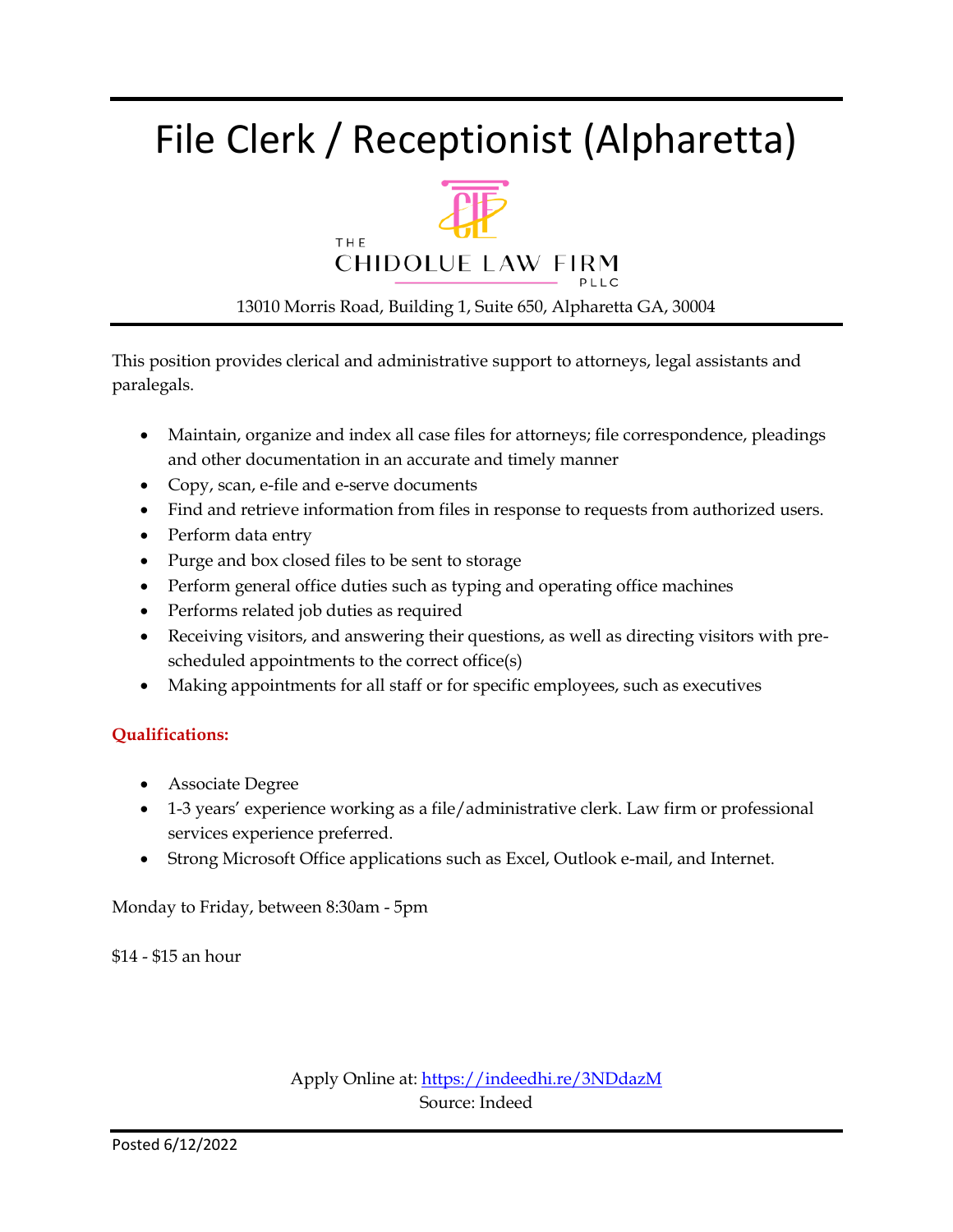

Kids Alive International is a Christian organization serving vulnerable at-risk children in multiple countries across the globe. We are seeking a Donation Processing Assistant to support the Accounting Team and to accurately receive and process donations and record information regarding donors' intentions. They will work with several systems to make sure donations and information flow to the right places and stay accurate. They will respond to donors' requests and collaborate with teammates across the organization.

- Accurately process, document, and code recurring, automatic, and one-time donations from many physical and digital sources on a daily basis
- Respond to donor calls and emails, and proactively reach out to update payment
- information, answer questions and solve difficulties as they arise
- Monitor donations and donor information to ensure it syncs correctly and remains up to date and accurate in our website, donor database (CRM), and other systems
- Assist the Accounting Team and the organization with information sharing and other projects as requested

#### **Qualifications:**

- An associate degree or extensive administrative experience
- Two years data entry experience (preferred)
- Two years customer service experience (preferred)
- Strong computer skills, including experience with Microsoft Word, Excel, Outlook, and
- the ability to learn our custom donor database programs (Prior experience with
- Blackbaud is a plus)
- Full vaccination against COVID-19

Contact [Bill.Dean@kidsalive.org.](mailto:Bill.Dean@kidsalive.org)

Source: Referral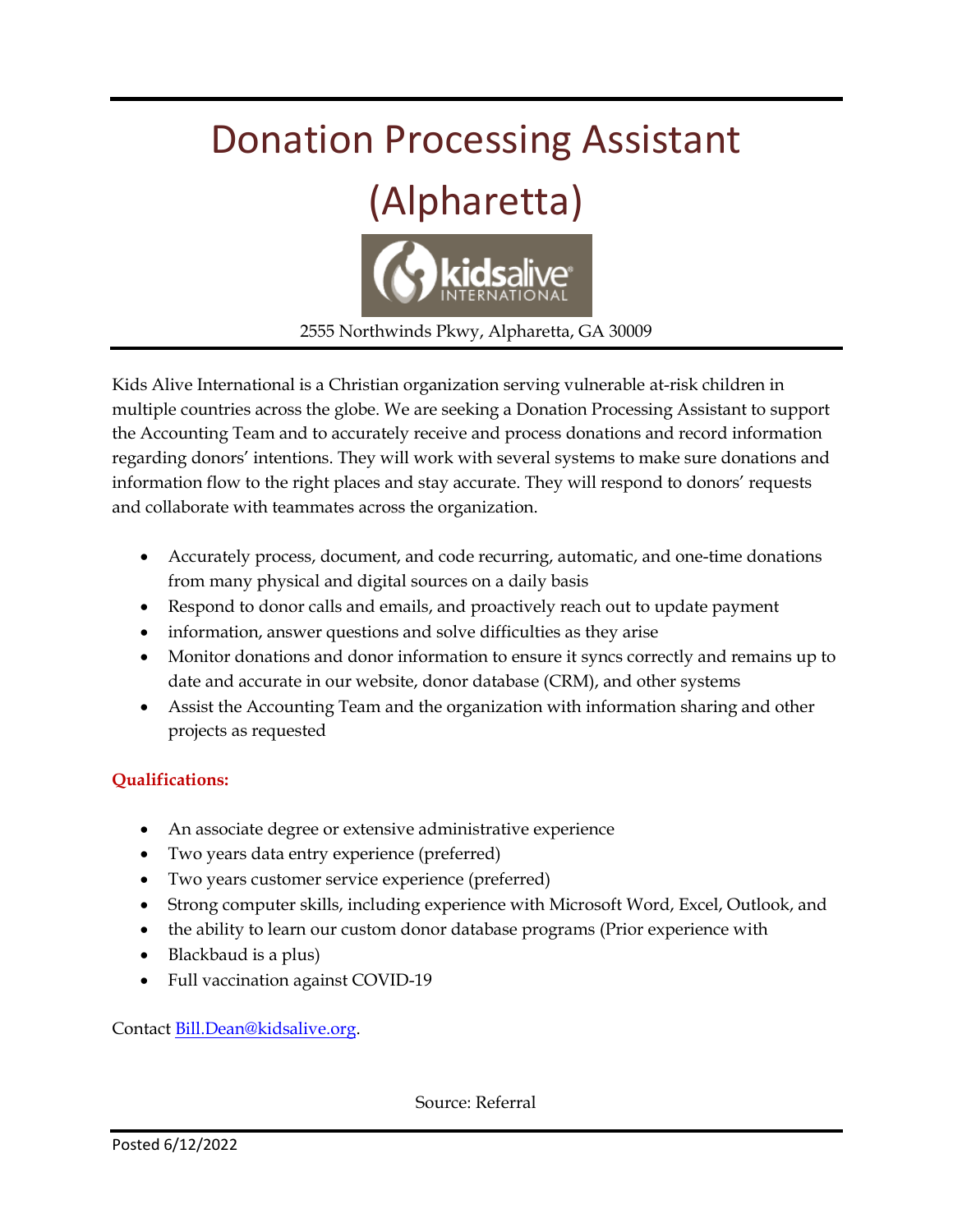### Receptionist (Perimeter)



6 Concourse Pkwy #2400, Atlanta, GA 30328

#### **Responsibilities:**

- Greet all visitors cordially and professionally and assist them with meeting their party
- Contact appropriate departments for visitors on a job interview
- Answer incoming calls courteously and professionally
- Provide miscellaneous customer service and building information to guests
- Sort mail by employee and place in employee mailbox, as applicable
- Issue parking and building key card for new employees and guests
- Assist with administrative duties and special projects as requested

#### **Qualifications:**

Experience as a Receptionist is preferred

Apply Online at[: https://bit.ly/3tsVyOK](https://bit.ly/3tsVyOK) Source: Employer Website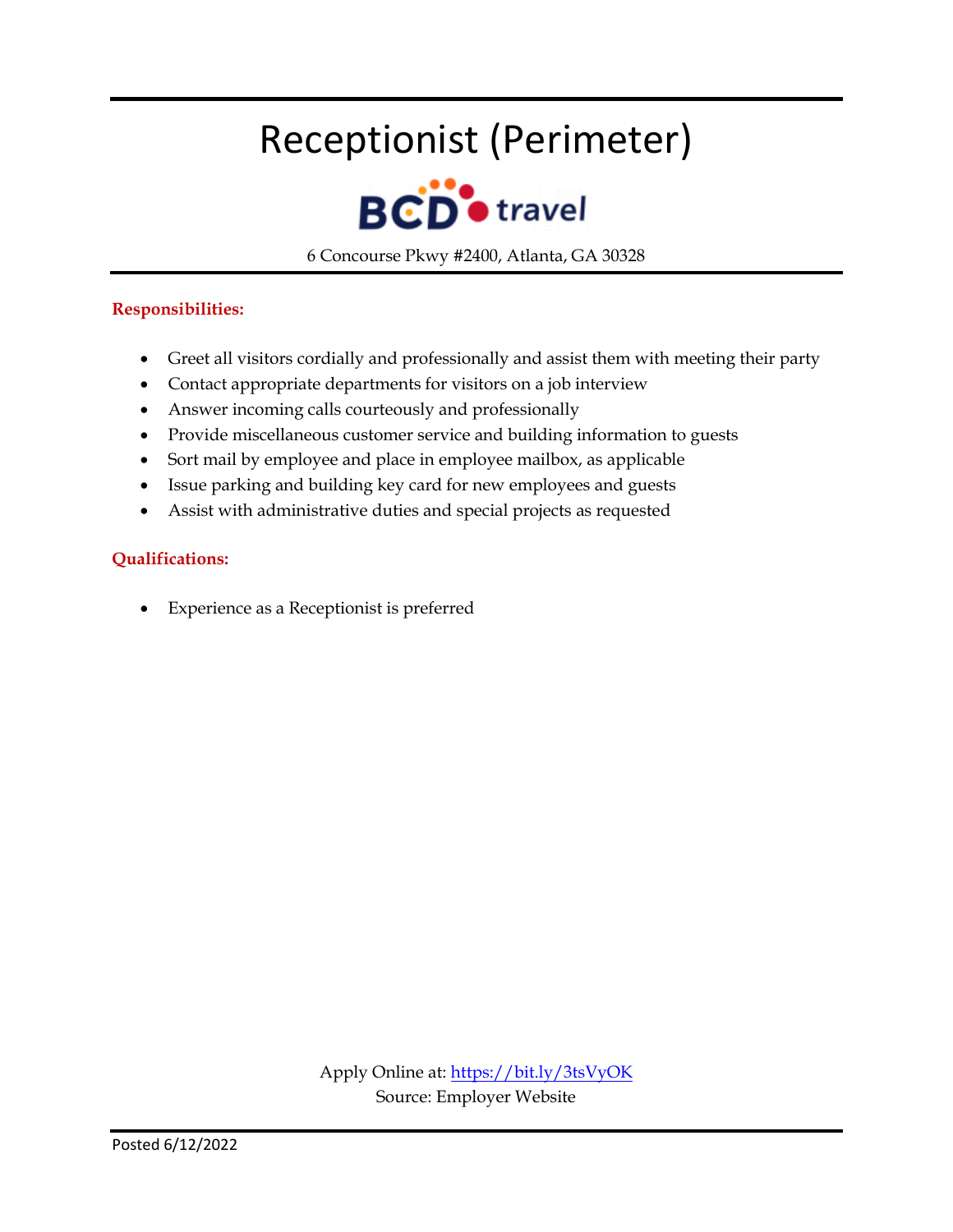### Executive Assistant (Buckhead)



#### 3565 Piedmont Road Northeast Building Four, #500, Atlanta, GA 30305

As Executive Assistant in our Atlanta office, you will provide administrative support to multiple partners.

- Produce high-quality presentations for meetings, client deliverables, RFPs, proposals, and marketing items, etc. (editing, formatting, and proofing).
- Organize and complete accurate, timely, and complex executive time and expense reports.
- Representing the partner for project team and external support needs.
- Prepare correspondence on behalf of partners.
- Coordinate travel arrangements (domestic and international for air, hotel, and ground transport).
- Monitor and maintain breakroom and office supplies.
- Act as the firm's liaison to various vendor relationships.
- Coordinate meetings and activities from small groups to firm-wide events.

#### **Qualifications:**

- High school diploma is required; bachelor's degree is preferred.
- Five to seven years of experience as an executive assistant reporting directly to senior management.

Apply Online at:<https://bit.ly/3O01sPl> Source: Employer Website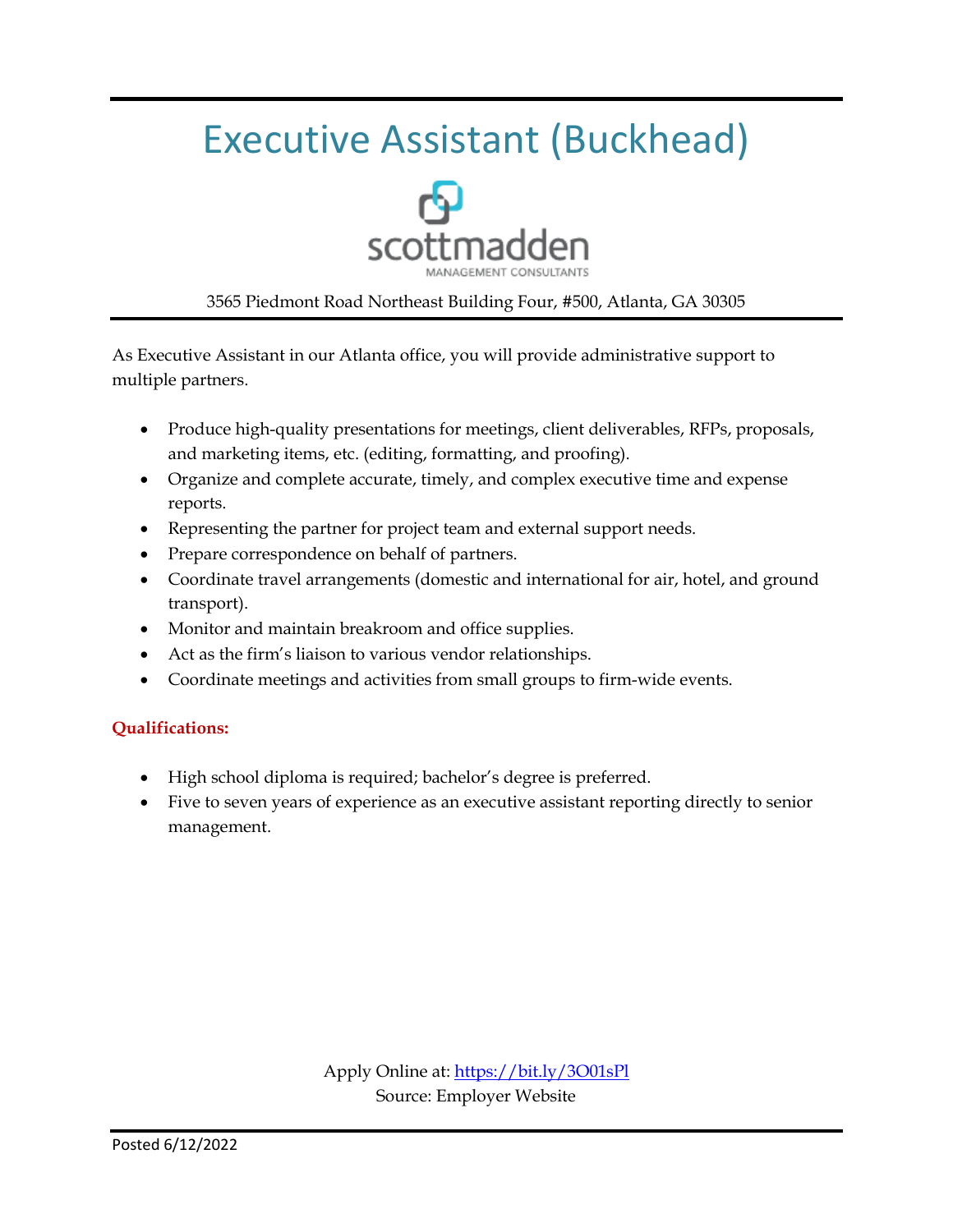### People Advisor (Buckhead)



950 East Paces Ferry Rd NE #2800, Atlanta, GA 30326

#### **Responsibilities:**

- Provide superior customer service to employees and managers of Salesforce via our Concierge customer portal, and other social channels.
- Support our knowledge base within Concierge; close knowledge gaps by creating, updating and improving knowledge articles to keep information relevant for employees' self-service.
- Record and track all customer interactions using a case management tool responding to inquiries on benefits, time off, compensation, immigration, HR Policy and employee data. Follow through to ensure all assigned cases are resolved and closed timely and appropriately.
- Develop an understanding of Workday as a tool and leverage its capabilities for manager and employee self-service process inquiries
- Maintain appropriate level of process, program, and policy knowledge in order to assist Employees.
- Assist with User Acceptance Testing for system enhancements.
- Process corrections or transactions not handled through Employee or Manager Self Service in Workday.

#### **Qualifications:**

- Bachelor's degree required
- 1 year prior work experience in Human Resources or a centralized customer service environment preferred
- Prior experience with Workday HCM or similar HRIS is desirable

Apply Online at:<https://bit.ly/3NssG1b> Source: Employer Website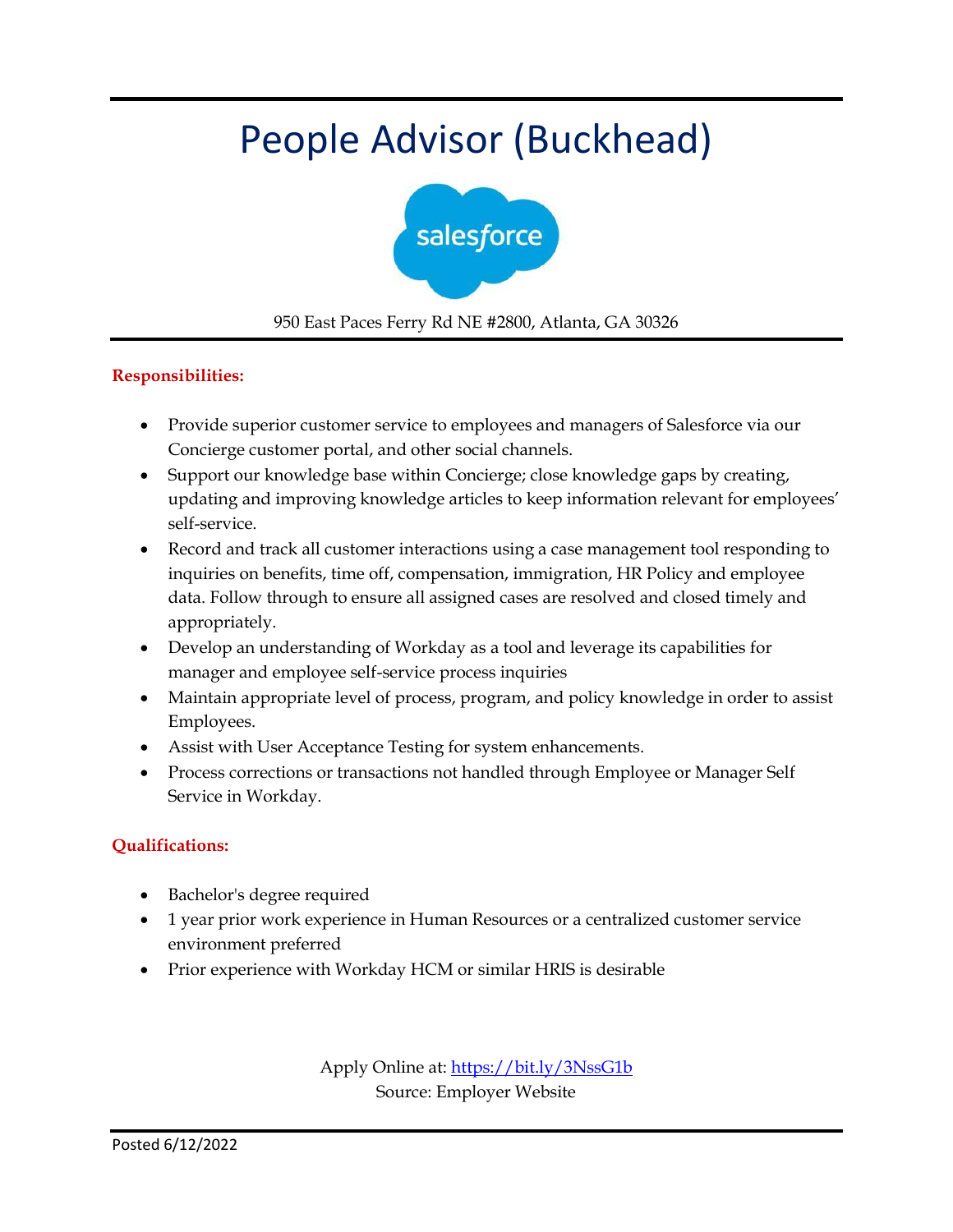### Receptionist / Front Desk (Dunwoody)



#### 4512 Chamblee Dunwoody Rd, Dunwoody, GA 30338

#### **Responsibilities:**

- Greeting and check in clients and ensure all necessary forms are fill out.
- Promote membership sales for additional commission.
- Check out clients accurately and process payments without error.
- Review appointment books, look ahead and make notes, confirm, reschedule/booking appointments.
- Follow and manage opening, daily to do and closing procedure.
- Read, understand and adhere to processes and protocol.
- Inventory counting.
- Run sales reports/invoice for declined or incomplete invoice.
- Calling and following up on sales leads.
- Maintain the cleanness and organization of the office.
- Answer calls, email, text msg and opening and scanning mails.
- Monitor social media or marketing relate feedback/messages.

#### **Qualifications:**

Experienced with customer service.

\$13 an hour

Apply Online at:<https://bit.ly/3mrx0lo> Source: Employer Website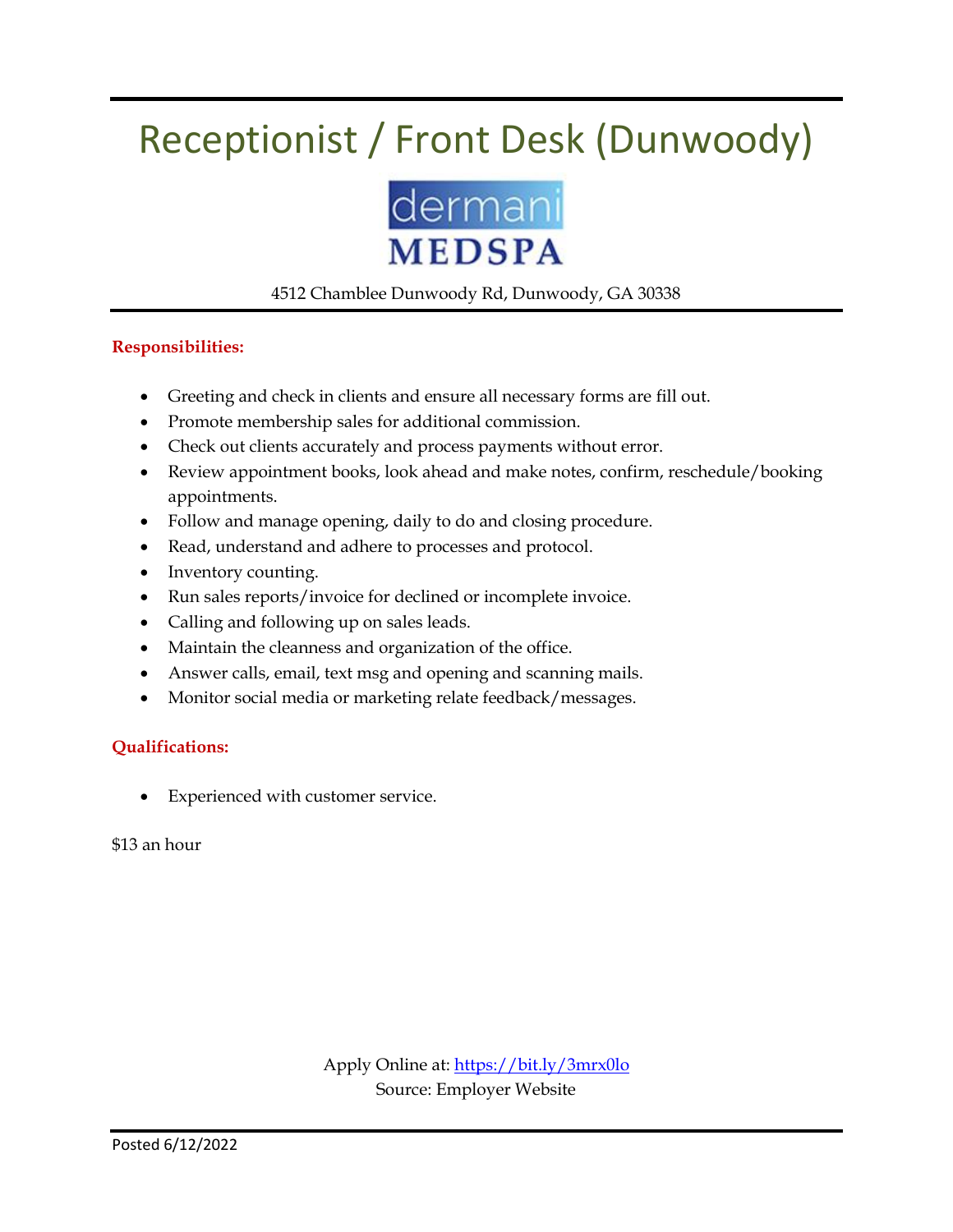### Move-In Coordinator (Buckhead)



3755 Peachtree Rd NE, Atlanta, GA 30319

Supports occupancy goals through effective planning of move-ins, move-outs, and in-house transfers. Reports to the Marketing Director.

- Assists incoming residents with all facets of transition and move to the property.
- Coordinates the refurbishing, cleaning and inspection of units after move-out and before move-in with the Director of Engineering and the Director of Housekeeping.
- Communicates incoming resident's special needs or requirements to the Director of Resident Services.
- Makes sure all information has been entered to make the transition from Marketing to Operations.
- Fulfills occupancy goals as described in the annual budget.
- Supports marketing team by assisting with tours, telephone inquiries, hosting functions, and community outreach, as directed by the Marketing Director.
- Assists in the sales process with prospects. Assists in the production of reports as directed.

#### **Qualifications:**

 A one year certificate from college or technical school; or three to six months related experience and/or training; or equivalent combination of education and experience

> Apply Online at:<https://bit.ly/3aOU2QJ> Source: Employer Website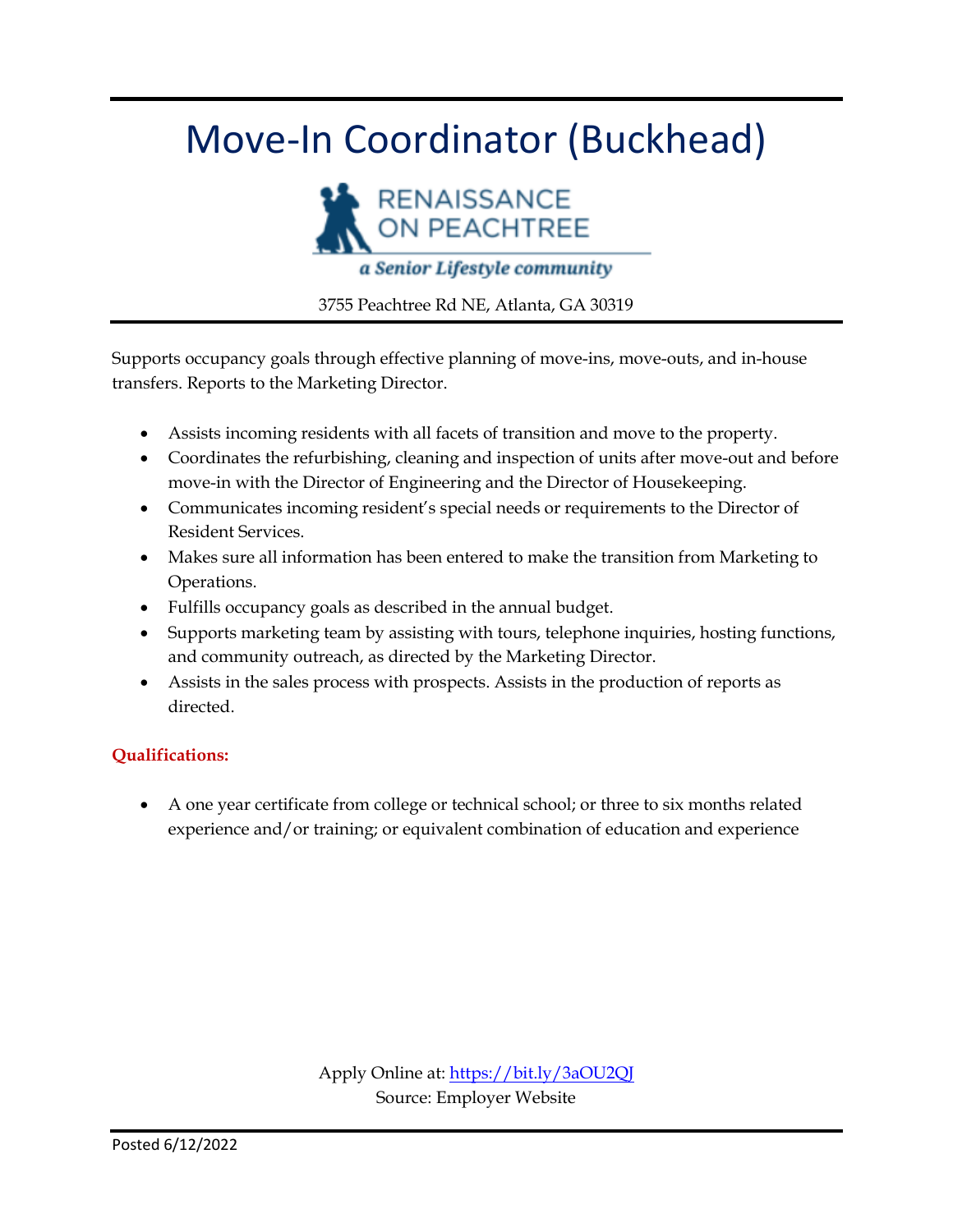### PT Rec & Parks Visitor Services Specialist



The purpose of this classification is to provide high-level customer service to our community while supporting functions of Department facilities and full time staff. Work involves opening/closing of facilities, communication via phone and email, general clerical work, proofreading documents, assisting with room set-ups and takedowns and assisting with scheduled activities and programs. Employee is also responsible for screening and independently handling a variety of routine inquiries by telephone, e-mail, and in person.

#### **Qualifications:**

 No work experience is required for this entry-level position. Experience or education is preferred, which provides the necessary knowledge, skills, and abilities for this job.

\$11.00 - \$15.50 an hour

Apply Online at:<https://indeedhi.re/3tnF9eK> Source: Indeed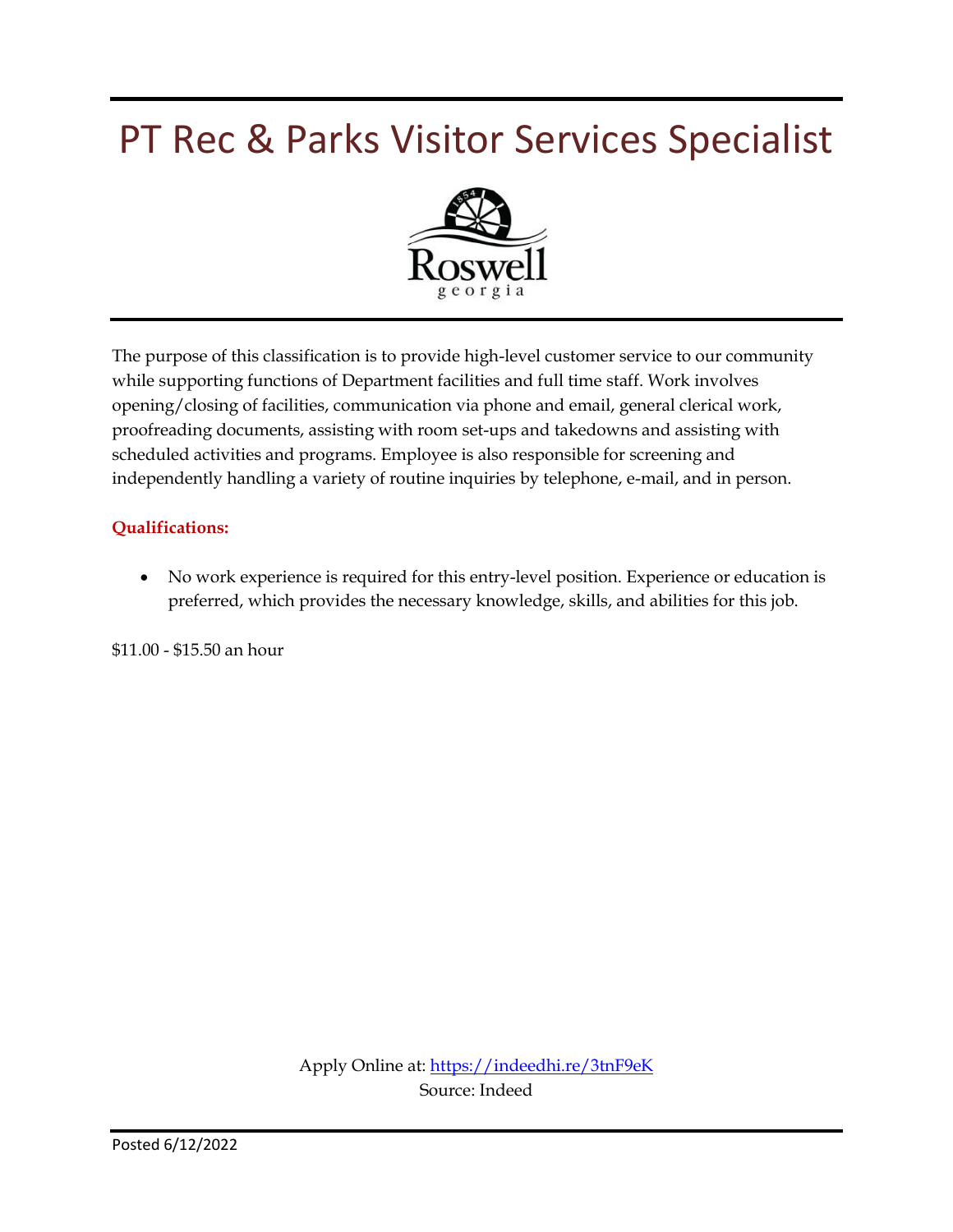### Event Assistant (Alpharetta)



12150 Morris Rd, Alpharetta, GA 30005

#### **Responsibilities:**

- Work with A/V department for event needs'
- Work with facilities manager to ensure flips and cleaning are scheduled for clients
- Working with the Operations team to ensure the venue and event equipment is in top condition for our clients. Assisting with the regular visual inspection of event spaces.
- Management of client interactions via email, phone, and in-person throughout the client relationship.
- Working with outside vendors to collaborate on preparing for events and to ensure compliance with venue rules.
- Preparing all necessary documents related to each assigned event (event planning notes, timelines, floor-plans, etc.).
- Coordinating events.
- Collaborating with venue Operational staff to ensure smooth execution for each event.
- Assisting with managing the inventory of rental items, linens, and other supplies.

#### **Qualifications:**

- Prior background in customer service, community outreach, volunteering, or as an entry-level Event Assistant
- 1-2 years of experience in Management, Events, or Customer Service
- Excellent Microsoft Office Suite, communication and presentation skills

\$37,000 - \$40,000 a year

Apply Online at:<https://indeedhi.re/3O8AzsK> Source: Indeed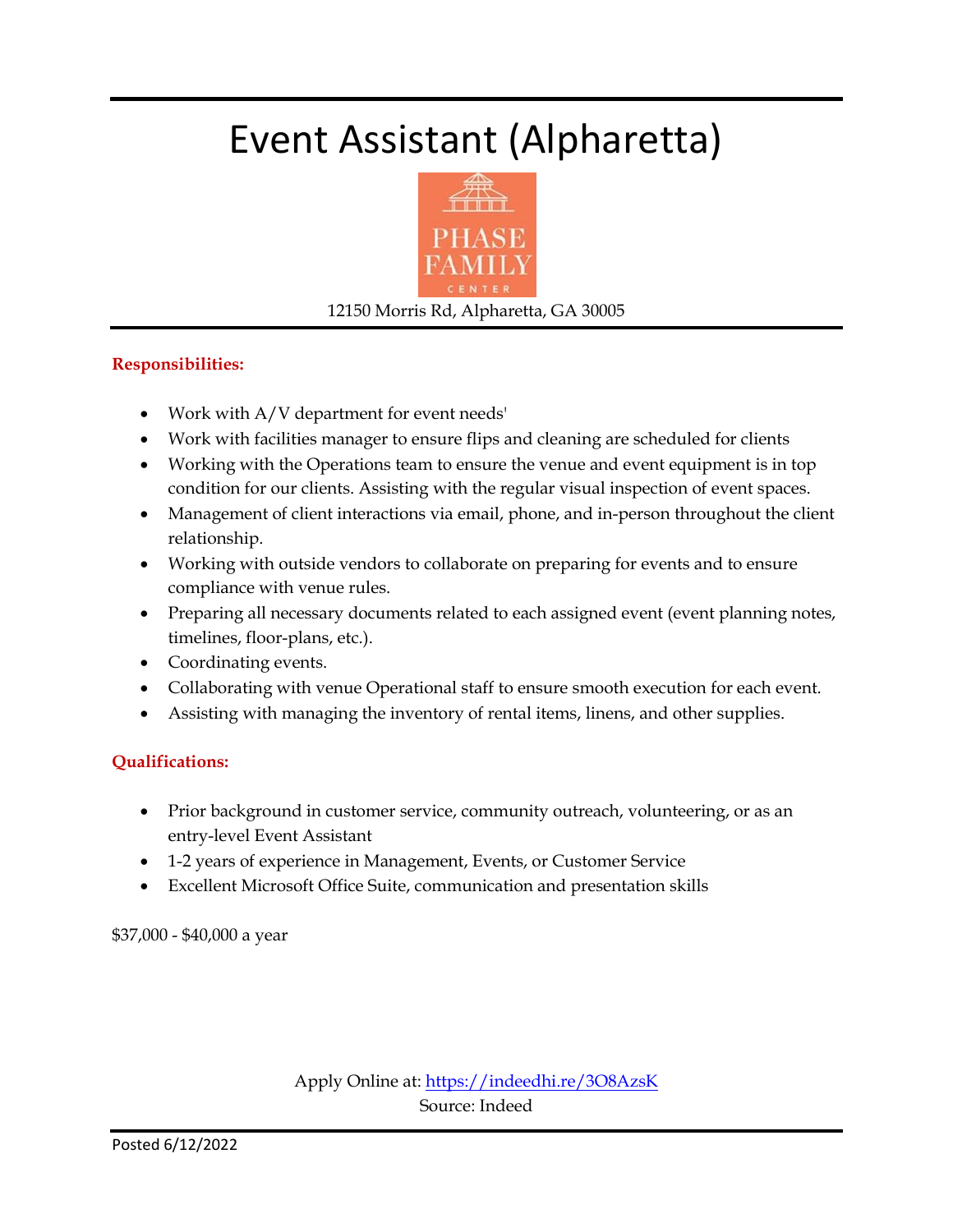### Receptionist (Alpharetta)



178 S Main St Unit 300, Alpharetta, GA 30009

#### **Responsibilities:**

- Greet clients as they arrive at the office, and inquire into their purpose of visiting the firm.
- Provide initial information regarding the firm's services, and availability of lawyers.
- Obtain preliminary information from new clients, to determine their case histories, and backgrounds.
- Record all information provided by clients, and forward it to lawyers, or legal assistants.
- Respond to telephone calls, by operating PABX systems, diverting and transferring calls, and taking and relaying messages.
- Handle incoming and outgoing correspondence, according to established protocols and procedures.
- Oversee the obtainment and storage of office supplies and equipment, while creating and maintaining an effective liaison with vendors and suppliers.
- Ensuring that conference and shared spaces are tidy and ready for client meetings
- Assisting attorneys, paralegals, and other staff with various clerical duties as needed.

#### **Qualifications:**

- Two years of full-time experience working in an office setting, preferably in the legal environment
- Proficiency in Microsoft Office, Outlook, ProDoc, and E-filing.

Apply Online at:<https://bit.ly/3mDt9la> Source: Employer Website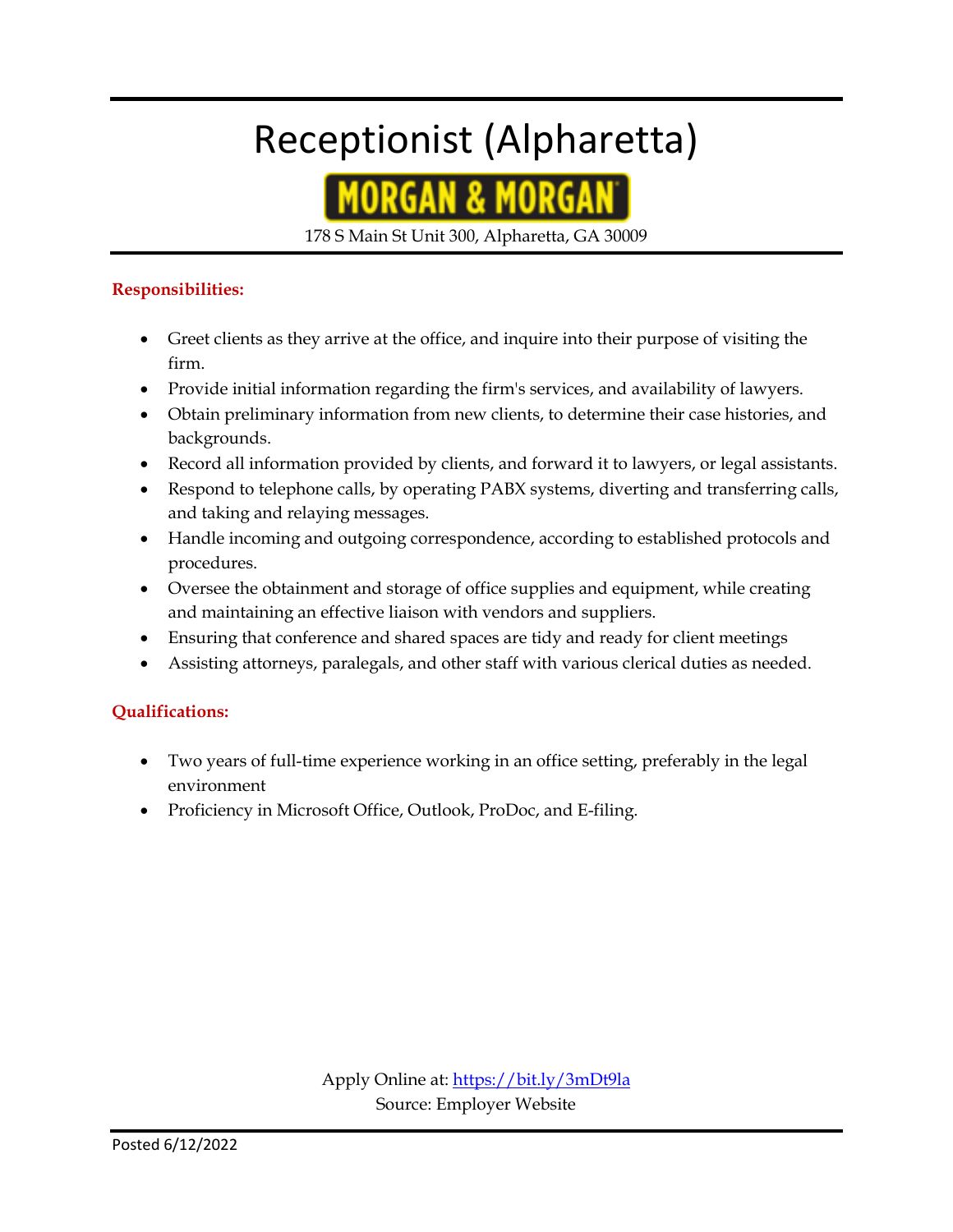# Community Association Assistant (Roswell)



#### 1100 Northmeadow Pkwy #114, Roswell, GA 30076

Access Management Group is a property management company.

- Provide exceptional customer service to homeowners through written and verbal communication to assist with questions related to payments, account log-in information, amenities access, clubhouse rentals, and other general questions and concerns.
- Manage clubhouse reservations and maintain amenity access.
- Troubleshoot and report issues/concerns with security access systems.
- Send out community mailings.
- Create monthly financial packet for managers review.
- Send community e-blasts as provided by managers.
- Assist in the daily operation of the office.
- Troubleshoot and report issues with office equipment.
- Contact vendors as needed or requested.

#### **Qualifications:**

- Minimum of 2 years' experience in a customer-service role, preferably in association management, banking, or hospitality. 5+ years preferred.
- Proficient knowledge of Microsoft Office including Word, Excel and Outlook is required.
- High-school diploma or equivalent.

\$38,000 - \$45,000 a year

Apply Online at:<https://indeedhi.re/3O8EkOS> Source: Indeed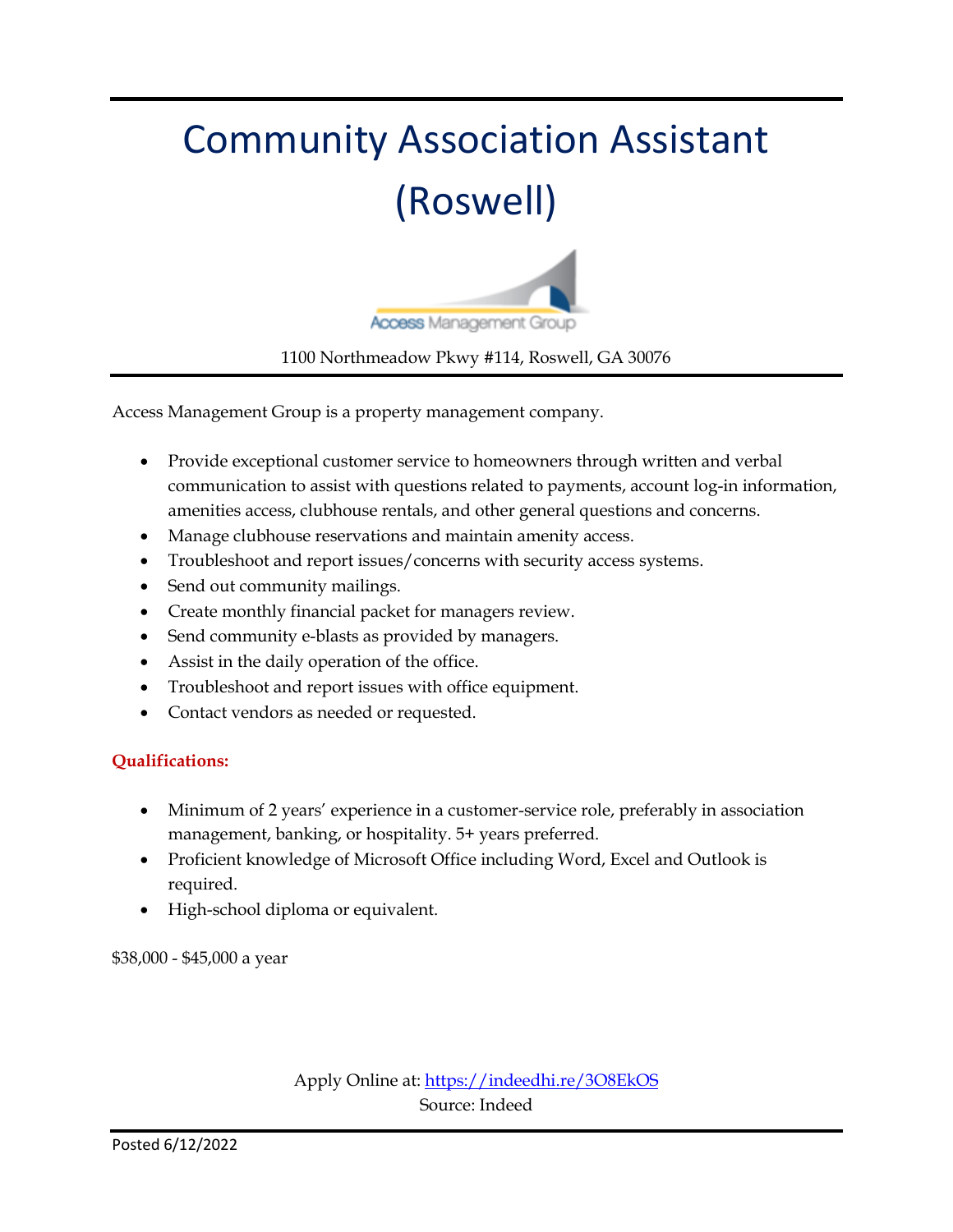### Office Secretary (Sandy Springs)



200 Sandy Springs Pl NE, Atlanta, GA 30328

#### **Responsibilities:**

- Greet visitors and direct them to the appropriate departments or individuals
- Answer telephones and respond to inquiries via telephone or email
- Book meeting rooms, set up conference calls and take messages and minutes during meetings
- Perform administrative tasks, including filing and photocopying
- Write emails, memos and letters
- Implement and/or develop office procedures and record systems

[No qualifications specified in ad.]

\$35,000 - \$45,000 a year

Apply Online at:<https://indeedhi.re/3aLQqyE> Source: Indeed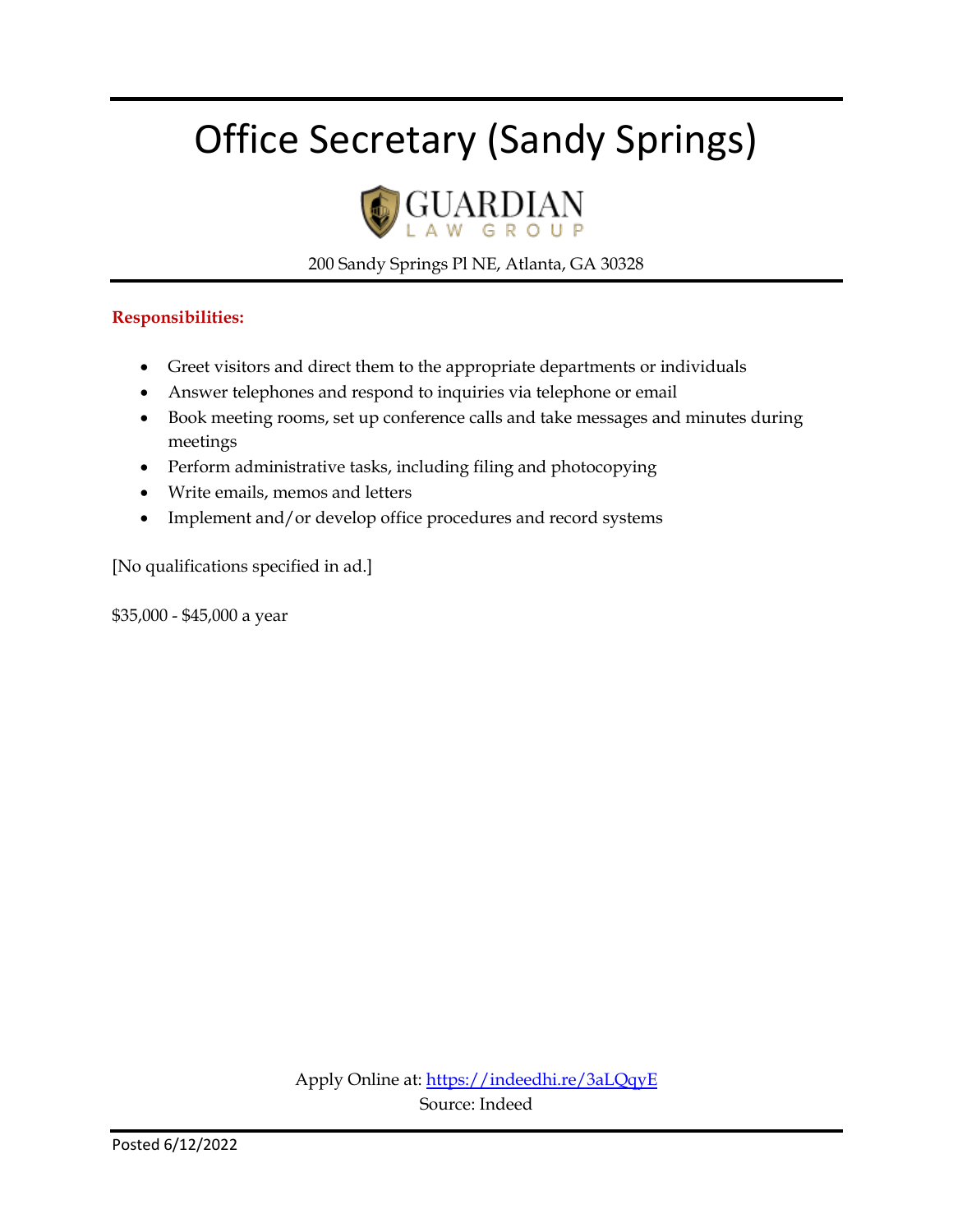### Receptionist/Concierge (Roswell)



10885 Alpharetta Hwy, Roswell, GA 30076

#### **Responsibilities:**

- Greet each customer and employee.
- Assist the guests by physically directing them to their needed department when possible.
- Actively engage with each guest by making sure they are comfortable and are not in need of any items including transportation, snacks, drinks, storage of personal items and more.
- Manage incoming phone traffic efficiently and relay messages as needed via Trello board.
- Assist the service department as needed to follow up with the customer's vehicle status.
- Ensure that all incoming mail or similar items are properly put in the HQ or designated bin for transfer.
- Manage the cleanliness and level of comfort in the customer lounge.
- Make sure the store is presentable to the public each morning.
- Collect information associated with customer requests and report it effectively when necessary for Warranty Cancellations and other customer related issues.
- Assist the GM or GM Admin as requested for event food or business related goods.
- Maintain the logs for company vehicles and company credit cards
- When there is an event or meeting at your location, assist GM Admin with procurement of the necessary tables, chairs, entertainment , food etc…

#### **Qualifications:**

- Customer service: 1 year (Preferred)
- Clean MVR (Preferred)

\$14 - \$17 an hour

Apply Online at:<https://indeedhi.re/39lAEKz> Source: Indeed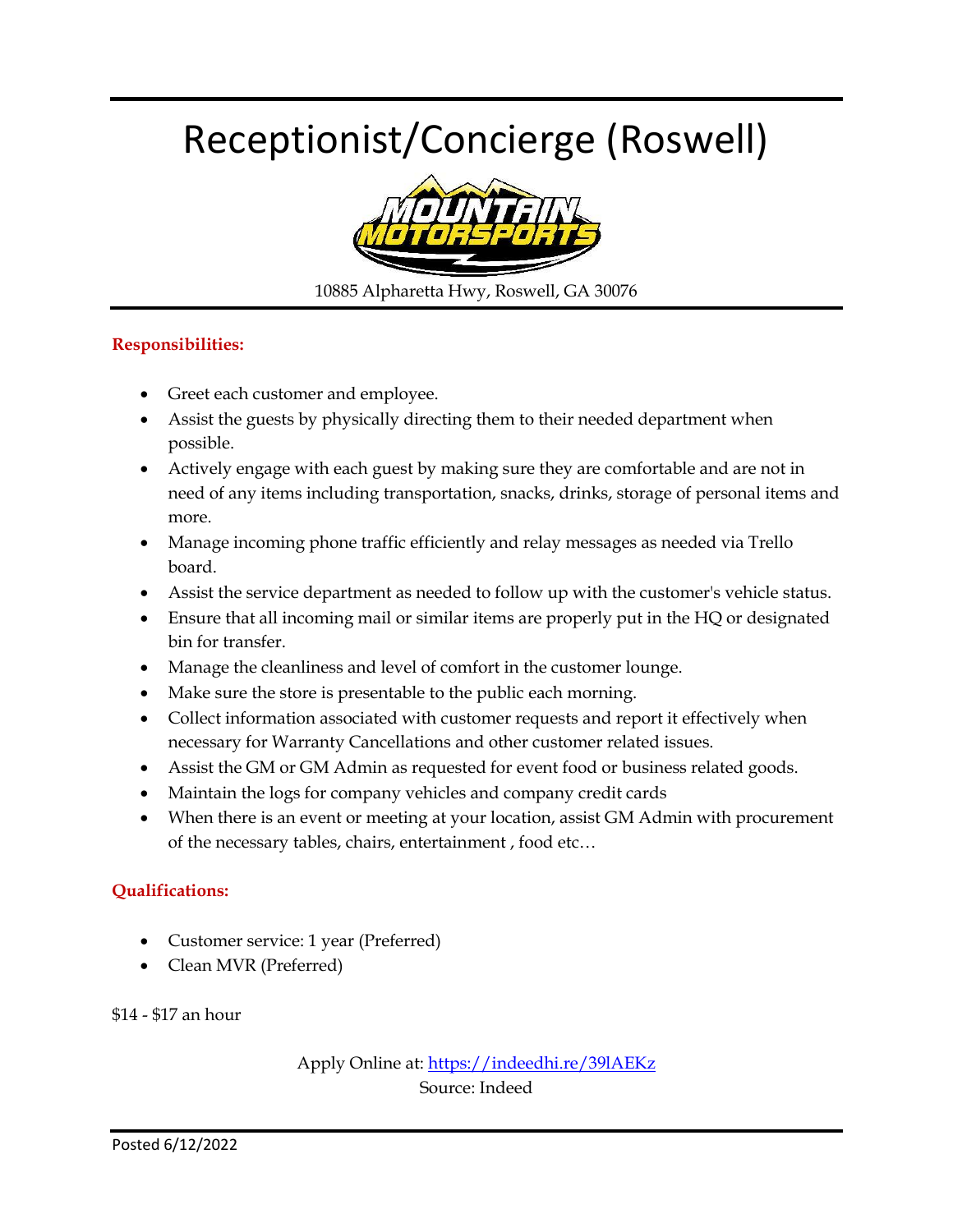# HR Generalist (Brookhaven) NexTraq

1200 Lake Hearn Dr NE Suite 500, Atlanta, GA 30319

#### **Responsibilities:**

- Maintain an organized filing system for paper and electronic documents in accordance with company policies.
- Provide communication support draft emails, reports, memos, offer letters, presentations, and internal and external communications; organize and gather information from various departments/meetings and report that information, along with recommendations.
- Be an ambassador for our ICARE corporate culture model (Inspire, Create Trust, Awareness, Results and Empowerment) and embody these traits in your daily work.
- Planning and coordinating community service events.
- Owning and executing employee recognition programs. Processing Payroll on a bi-weekly basis including working with the vendor on any payroll updates.
- Updating HRIS Systems with employee information based on changes in pay, title, department etc.
- Onboard all employees including training employees on using the current HRIS system.
- Advise management and HR regarding federal/state law.
- Responsible for helping to updating of the employee handbook along with the rest of the HR Team.
- Complete and/or process employment verification as required.
- Facilitate the New Hire Orientation for new hires.

#### **Qualifications:**

- Bachelor's degree in Human Resources or related field.
- A minimum of 3-4 years of HR Generalist experience.
- Proficient using HRIS Systems such as ADP Workforce Now and Workday.

Apply Online at[: https://bit.ly/3zuuCSD](https://bit.ly/3zuuCSD) Source: Employer Website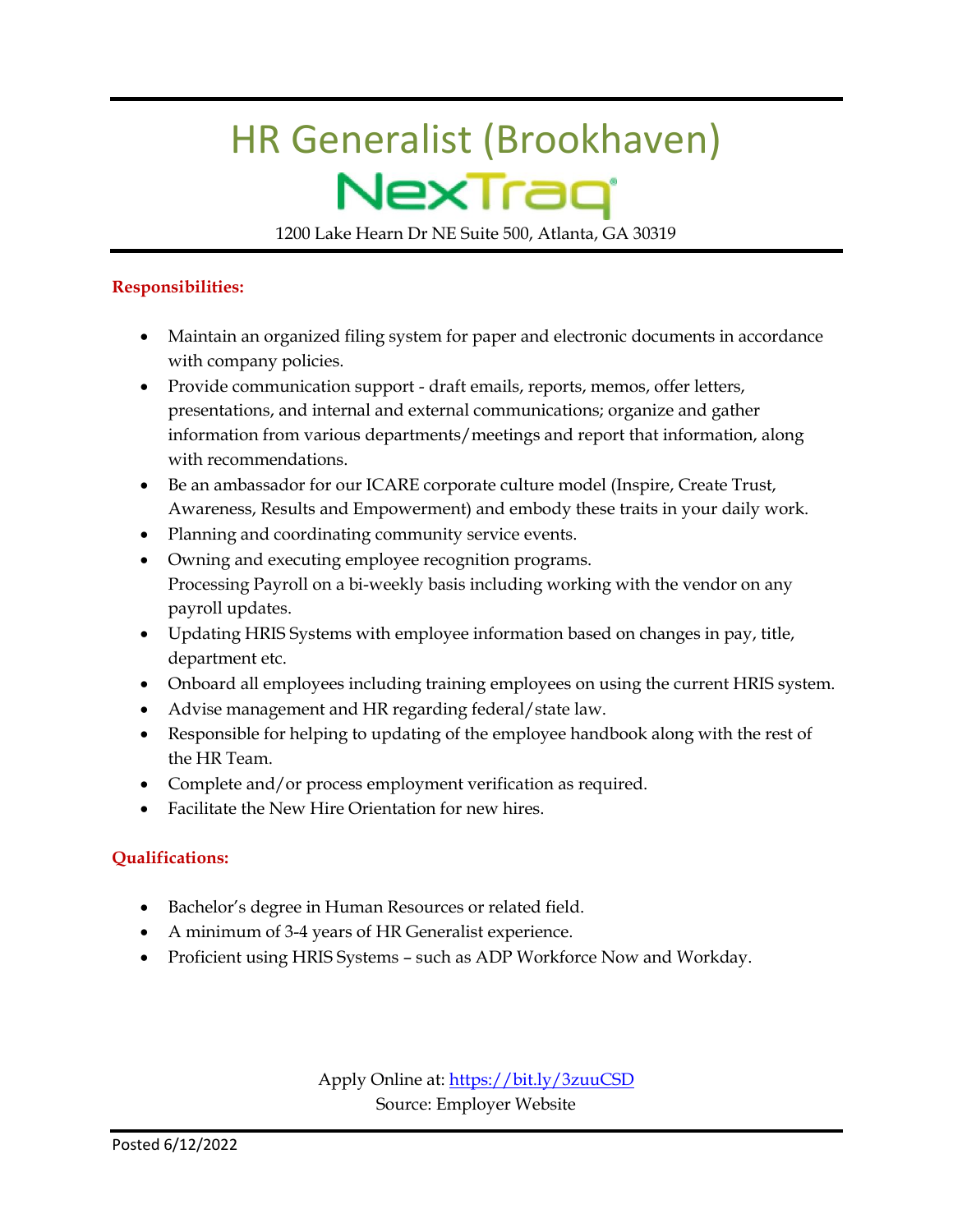### Concierge (Dunwoody)



7400 Peachtree Dunwoody Rd, Atlanta, GA 30328

#### **Responsibilities:**

- Greet residents and guests warmly and professionally and offer beverages/refreshments.
- Arrange services for residents (transportation, restaurant, conference or catering reservations, event tickets, etc.).
- Provide directions for residents and guests.
- Responsible for managing front office operations, and overall appearance of lobby, living room, and portico ensuring proper organization and tidiness resulting in positive curb appeal and first impressions.
- Monitor refreshments throughout the day to ensure they are readily available to guests and residents.
- Receive both external and internal calls and properly communicate messages to appropriate associates, residents, or visitors.
- Receive, and promptly respond to, inquiries and requests made by visitors, residents, families and associates.
- Monitor the electronic visitor log system.
- Support the Marketing team as needed, e.g., provide a high-level overview of campus information in response to inquiries; take thorough messages for marketing team using inquiry cards and ensuring prospect messages are received by appropriate staff member(s).
- Assist with general office support and clerical duties including receiving, sorting and distributing mail; ordering, stocking, and distributing office supplies; photocopying, filing.

[No qualifications specified in ad.]

Apply Online at:<https://bit.ly/3aO81WS> Source: Employer Website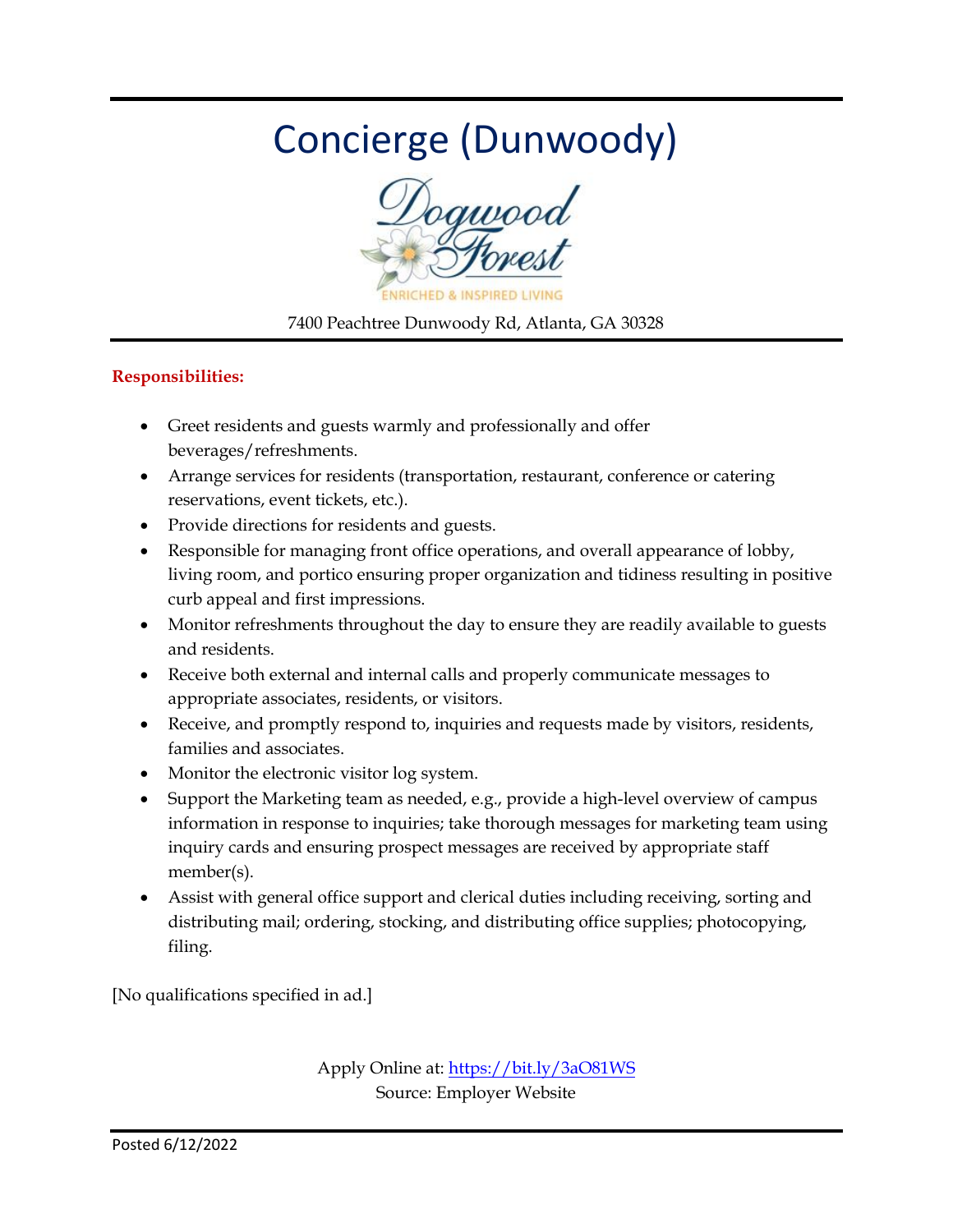### Front Desk Assistant PT (Perimeter)



#### 41 Perimeter Center E Suite 250, Dunwoody, GA 30346

#### **Responsibilities:**

- Maintain appropriate, therapeutic boundaries with patients and families at all times.
- Provide a positive environment for supportive, recovery-based treatment.
- Serve as initial point of contact for the company, including incoming phone calls, vendors, patients and visitors
- Cordially and professionally greet all visitors and phone callers
- Ensure patients and visitors who arrive are escorted to correct locations
- Assist in the check in process for medical appointments
- Assist in the creation of badges for staff
- Manage front desk check-in process through LobbyGuard system
- Monitor security cameras and access systems

#### **Qualifications:**

- Bachelors Degree preferred
- At least 2 years of experience in a Front Desk, Administrative or equivalent position, required.
- Experience in a healthcare setting preferred. Experience in an inpatient hospital setting strongly preferred.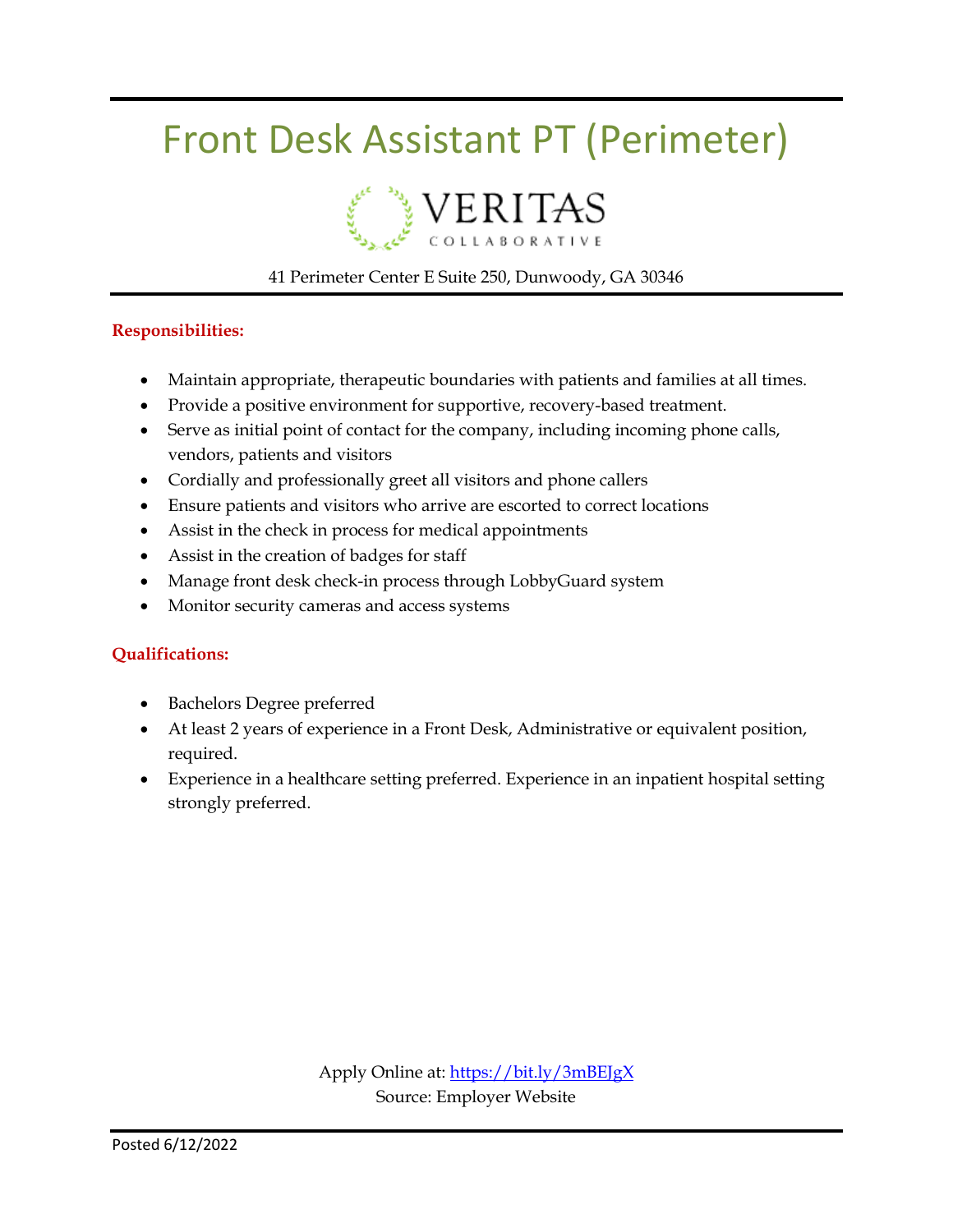# Executive Assistant (Buckhead / Hybrid Remote)



3560 Lenox Rd NE #2900, Atlanta, GA 30326

#### **Responsibilities:**

- Support Tax Partners, Directors, and a Regional Tax Practice Leader
- Send tax returns/forms to clients
- Utilize software for retention of client documentation and maintain workflow processes
- Assist with tax processing during peak times or as needed
- Assist with requests for new client set ups and expansion of services for current clients
- Prepare and track of engagement letters
- Run client-specific reports
- Assist team with billing process
- Process invoice requests and back-up materials required to invoice client accounts
- Organize team scheduling meetings and maintain schedule updates in staffing system
- Book travel arrangements as requested
- Compose, prepare and distribute written materials for management using sound judgment including correspondence, memos/letters, agendas, presentations, and minutes
- Maintain team's contacts and mailing lists
- Assist the team with daily workflow
- Provide local office support as needed

#### **Qualifications:**

- Minimum 3+ years of high-level executive assistant work experience required
- Proficiency in MS Office Word, PowerPoint, Outlook and Adobe Acrobat
- Outstanding Proficiency in MS Excel

Apply Online at[: https://bit.ly/3xjFTTi](https://bit.ly/3xjFTTi) Source: Employer Website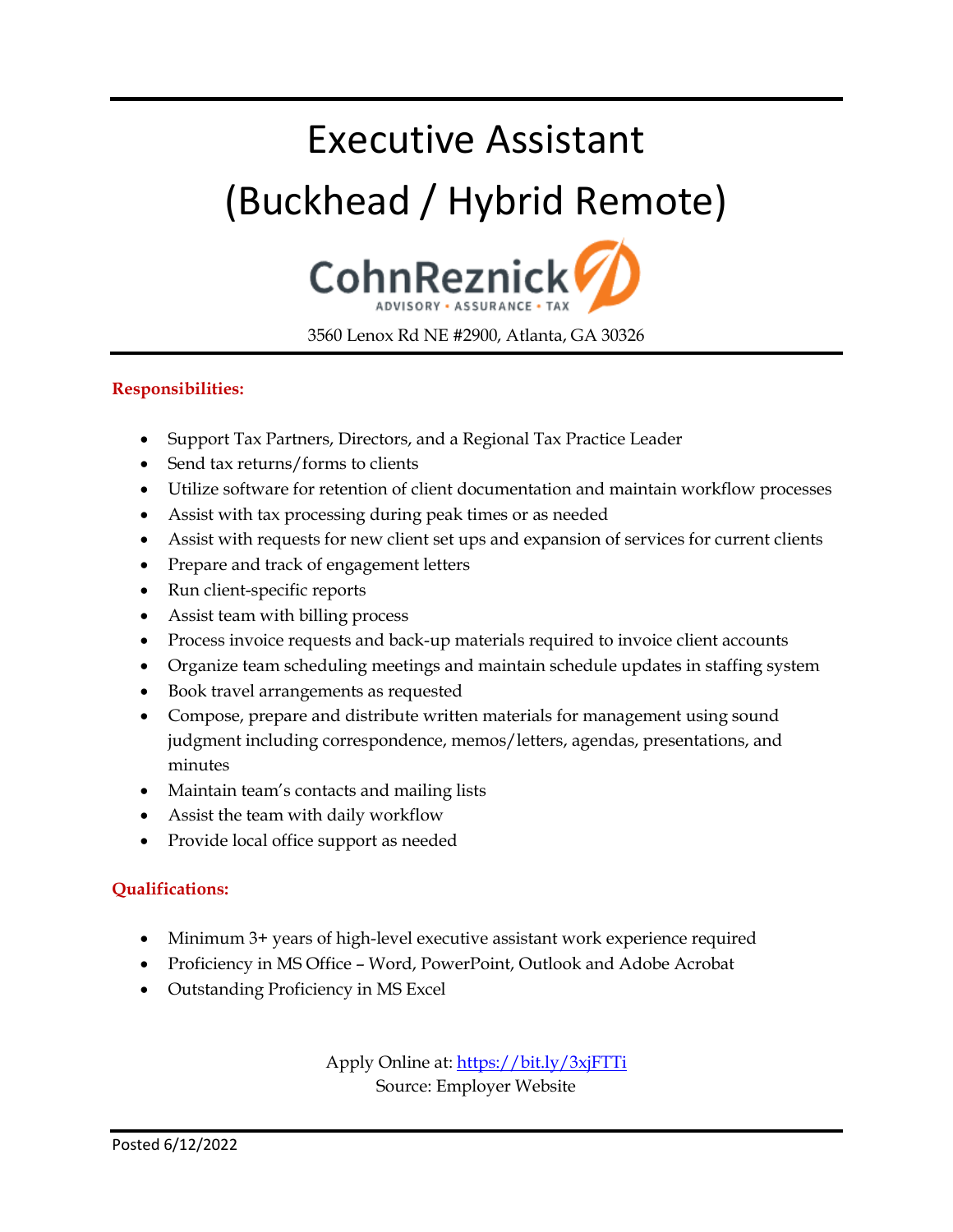### Customer Service/Data Entry (Chamblee)

### **Home Comfort, Inc.**

2065 Peachtree Industrial Ct, Chamblee, GA 30341

A local small privately owned company looking for a friendly, organized, and efficient customer service / data entry assistant for our team.

- Take care of all customer service needs (via phone / emails / fax)
- Use company software to log information into customer accounts
- Data entry / Light filing

#### **Qualifications:**

- Reliable transportation
- Customer Service / Data Entry or related office experience preferred
- Familiarity with Microsoft Outlook / Excel / Word etc.
- Basic computer skills
- High School diploma or equivalent

\$15 an hour

Apply Online at:<https://indeedhi.re/39qWxrX> Source: Indeed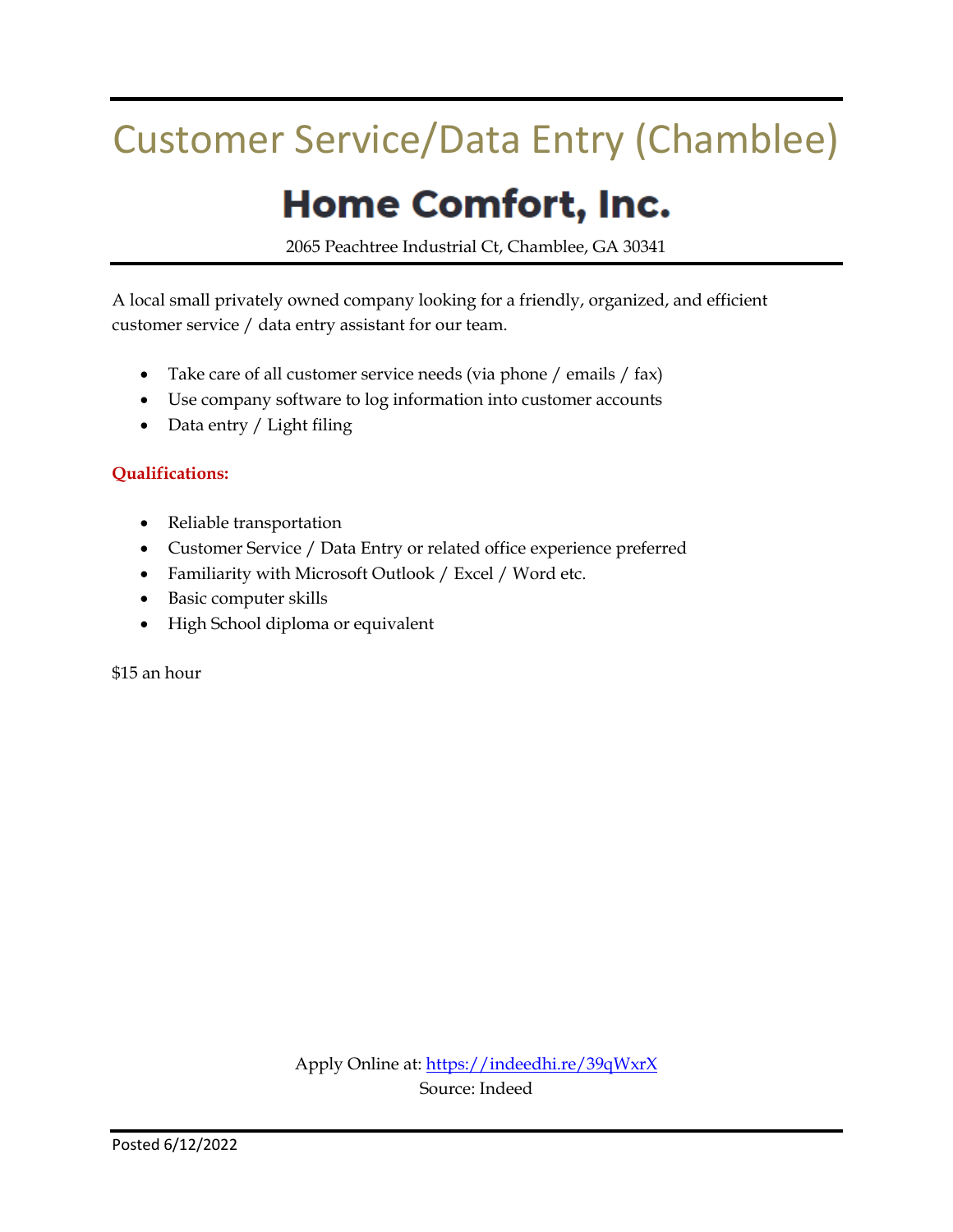# Food Service, Housekeeping, & Other Now Hiring – Week of 6/12/22

**Laundry Attendant (Alpharetta) \$14 an hour** TownePlace Suites / 7925 Westside Pkwy, Alpharetta, GA 30009 <https://bit.ly/3Q6RAoN>

**Dishwasher (Alpharetta) Up to \$15 an hour** The Cheesecake Factory / 2075 North Point Cir, Alpharetta, Georgia, US, 30022 <https://bit.ly/3xj37IT>

> **Donor Team PT (Sandy Springs) \$10.75** Goodwill / 8331 Roswell Rd, Sandy Springs, GA 30350 <https://bit.ly/3mvVCta>

**Cashier (Sandy Springs) \$12 - \$15 an hour** Gus's World Famous Fried Chicken / 6518 Roswell Road, Sandy Springs, GA, US, 30328 <https://bit.ly/392ppqj>

> **Janitorial (Perimeter)** Chuy's / 118 Perimeter Center W, Atlanta, GA 30346 <https://bit.ly/3aIiSlj>

**Amazon Driver (Duluth) Starting at \$18.25/hr** Amazon / 3235 Satellite Blvd, Duluth, GA 30096 <https://bit.ly/3Q9r668>

**PT Reception / Housekeeping (Dunwoody)**

Dunwoody Pines Retirement Community / 4355 Georgetown Square, Dunwoody, GA 30338 <https://indeedhi.re/3znceLz>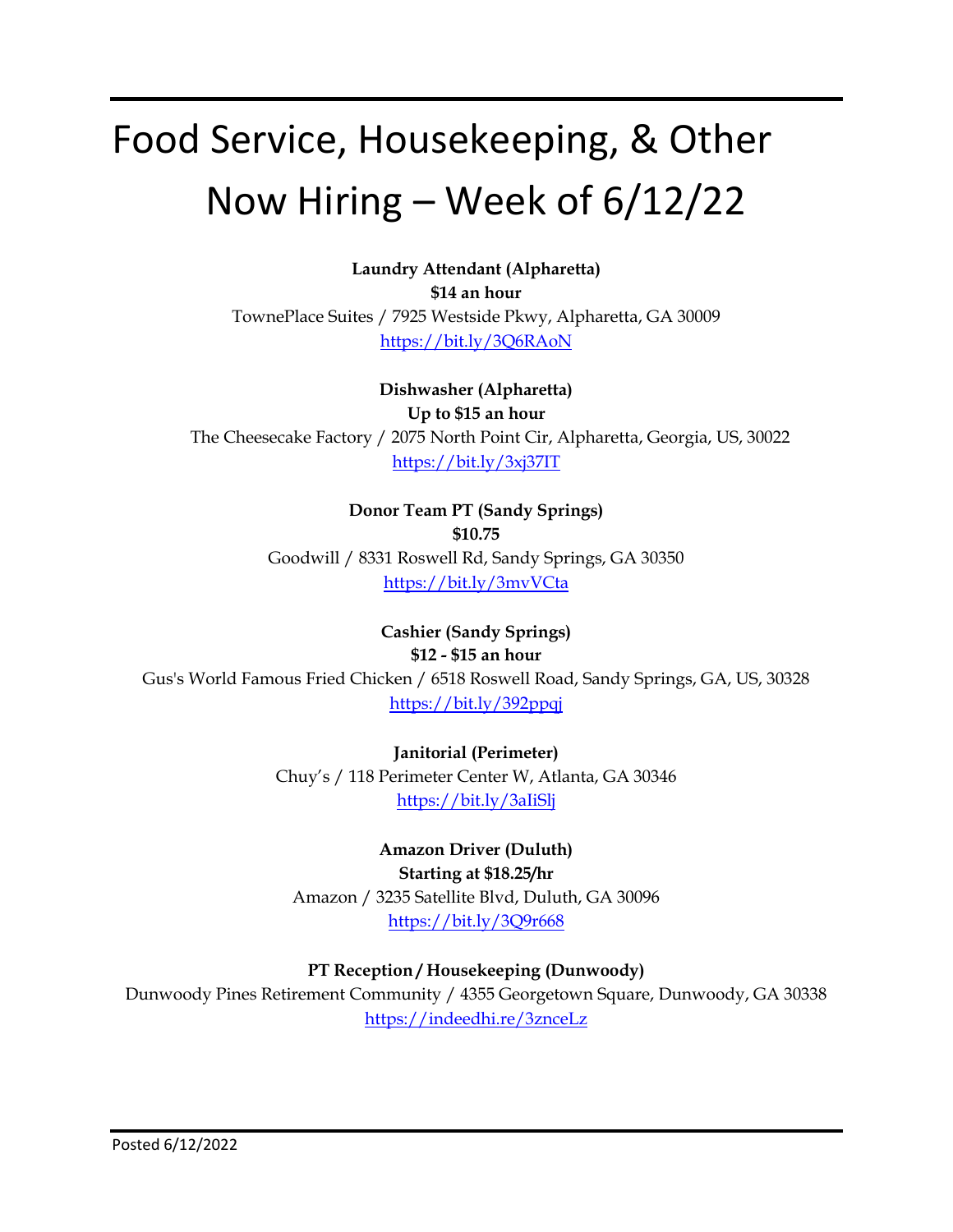# Food Service, Housekeeping, & Other Now Hiring – Week of 6/12/22

**Lead Janitor (Dunwoody) \$12 - \$15 an hour** LA Fitness / 1155 Mount Vernon Hwy Ste 600, Dunwoody, GA 30338 <https://indeedhi.re/3NAXFrQ>

> **Stocker PT (Buckhead)** Bloomingdale's / Lenox Mall <https://indeedhi.re/3tpFn4O>

**Dining Room Server (Sandy Springs) \$17.50 - \$19.50 an hour DOE** Cherokee Town & Country Club / 665 Hightower Trail, Atlanta, GA 30350 <https://bit.ly/3MDxIXx>

> **Cleaning Crew/Housekeeping (Alpharetta)** Topgolf / 10900 Westside Pkwy, Alpharetta, GA 30009 <https://bit.ly/3NFrnfx>

**Dishwasher (Sandy Springs) \$15 - \$17 an hour** Tupelo Honey / 4600 Roswell Rd Bldg C Ste 110, Sandy Springs, GA 30342 <https://bit.ly/3MCc5qk>

> **Kitchen Staff (Sandy Springs) \$15 an hour** Jets Pizza / 6615 Roswell Rd NE, Sandy Springs, GA 30328 <https://bit.ly/3NEgBWQ>

**Movers/Helpers (Roswell) \$13 - \$17 an hour** All My Sons Moving & Storage / 1200 Northmeadow Pkwy Ste. 100, Roswell, GA 30076 <https://bit.ly/3xod1sQ>